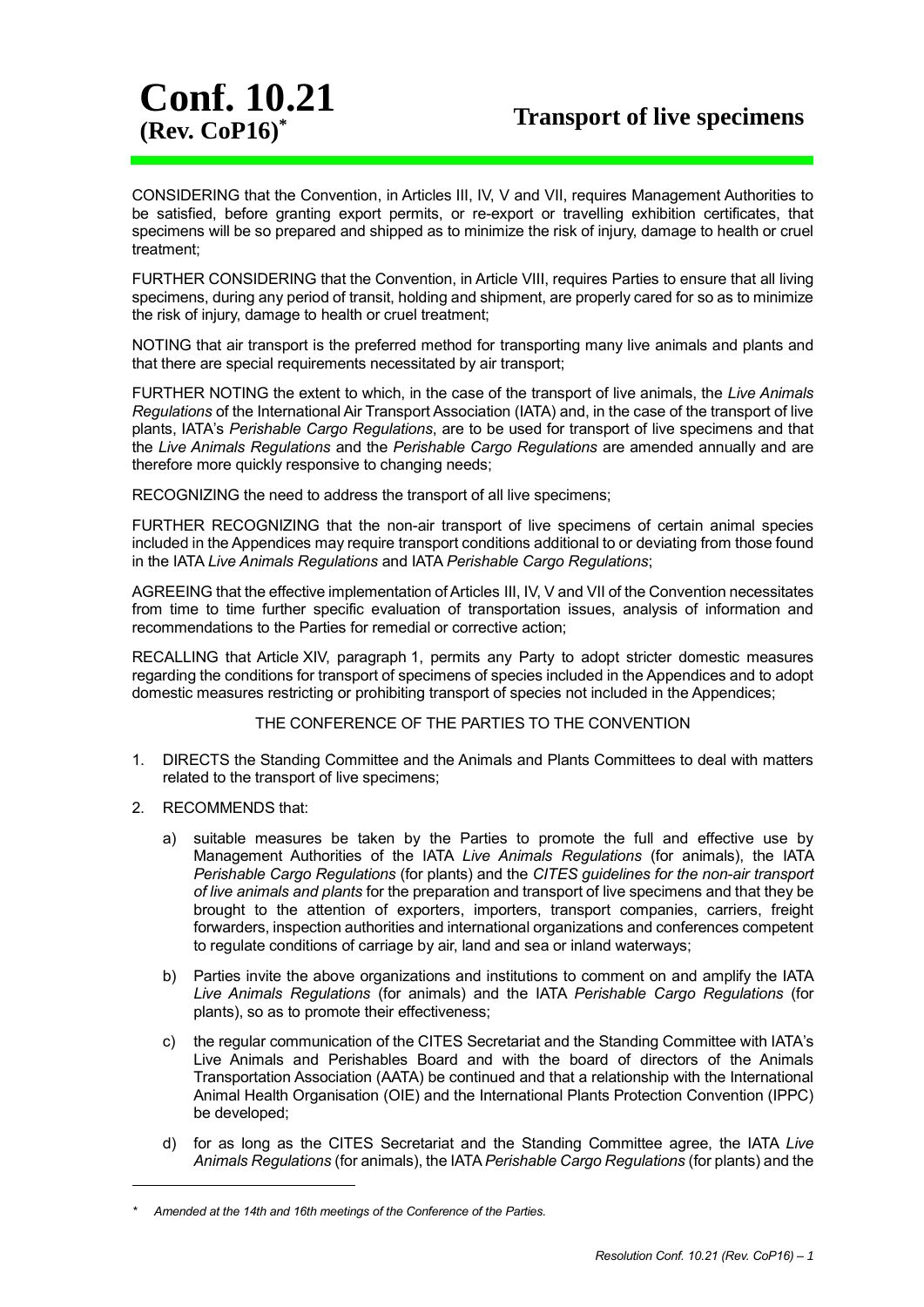*CITES guidelines for the non-air transport of live animals and plants* in their most recent edition be deemed to meet CITES transport requirements;

- e) the Standing Committee and the Secretariat, in consultation with the Animals and Plants Committees and IATA, regularly review, revise and approve amendments to the *CITES guidelines for the non-air transport of live animals and plants*;
- f) the IATA *Live Animals Regulations*, the sections of the IATA *Perishable Cargo Regulations* related to the transport of live plant specimens and the *CITES guidelines for the non-air transport of live animals and plants* be incorporated into Parties' domestic legislation or policies;
- g) applicants for export permits or re-export or travelling exhibition certificates be notified that, as a condition of issuance, they are required to prepare and ship live specimens in accordance with the IATA *Live Animals Regulations*, the IATA *Perishable Cargo Regulations* and the *CITES guidelines for the non-air transport of live animals and plants*;
- h) in compliance with national laws and policies, shipments of live specimens be examined and necessary action taken to ensure the well-being of the specimens by CITES-designated persons or transport company personnel during extended holding periods at transfer points;
- i) in compliance with national laws and policies where Parties to the Convention have designated ports of entry and exit, holding facilities for live animals and plants be provided; and
- j) in compliance with national laws and policies, Parties ensure that animal- and plant-holding facilities are open for inspection of shipments, with the concurrence of the transport company, by CITES-designated enforcement personnel or designated observers; and that any documented information be made available to the appropriate authorities and transport companies;
- 3. DIRECTS the Standing Committee and the Animals and Plants Committees, in consultation with the Secretariat:
	- a) to participate in meetings of the Live Animals and Perishables Board of IATA in order to amplify or update the IATA *Live Animals Regulations* and the IATA *Perishable Cargo Regulations* and the *CITES guidelines for the non-air transport of live animals and plants*;
	- b) to examine new or additional references for transport of live specimens for incorporation into the present Resolution, if appropriate;
	- c) to examine developments related to the transport of live plant specimens for incorporation into the present Resolution, if appropriate; and
	- d) to examine, when appropriate, any high mortality shipments of live specimens and make recommendations to relevant Parties, exporters, importers and transport companies on how to avoid this in the future;
- 4. ENCOURAGES the Secretariat, Parties and relevant organizations to assist in the distribution and increase public awareness of the IATA *Live Animals Regulations*, the IATA *Perishable Cargo Regulations* and the *CITES guidelines for the non-air transport of live animals and plants*;
- 5. INVITES non-governmental organizations, particularly veterinary, scientific, conservation, welfare and trade organizations with expertise in the shipment, preparation for shipment, transport, care or husbandry of live specimens, to provide the necessary financial, technical and other assistance to those Parties in need of and requesting such assistance to ensure the effective implementation of the provisions of the Convention for the transport and preparation for shipment of live specimens subject to international trade;
- 6. NOTES that in order to improve implementation of the IATA *Live Animals Regulations*, the IATA Perishable *Cargo Regulations* and the *CITES guidelines for the non-air transport of live animals and plants* by the Parties, there is a need for greatly increased awareness of the Regulations through more effective methods of training of personnel of transport companies, exporters and enforcement agencies; and
- 7. REPEALS:
	- a) Resolution Conf. 9.23 (Fort Lauderdale, 1994) *Transport of Live Specimens;* and